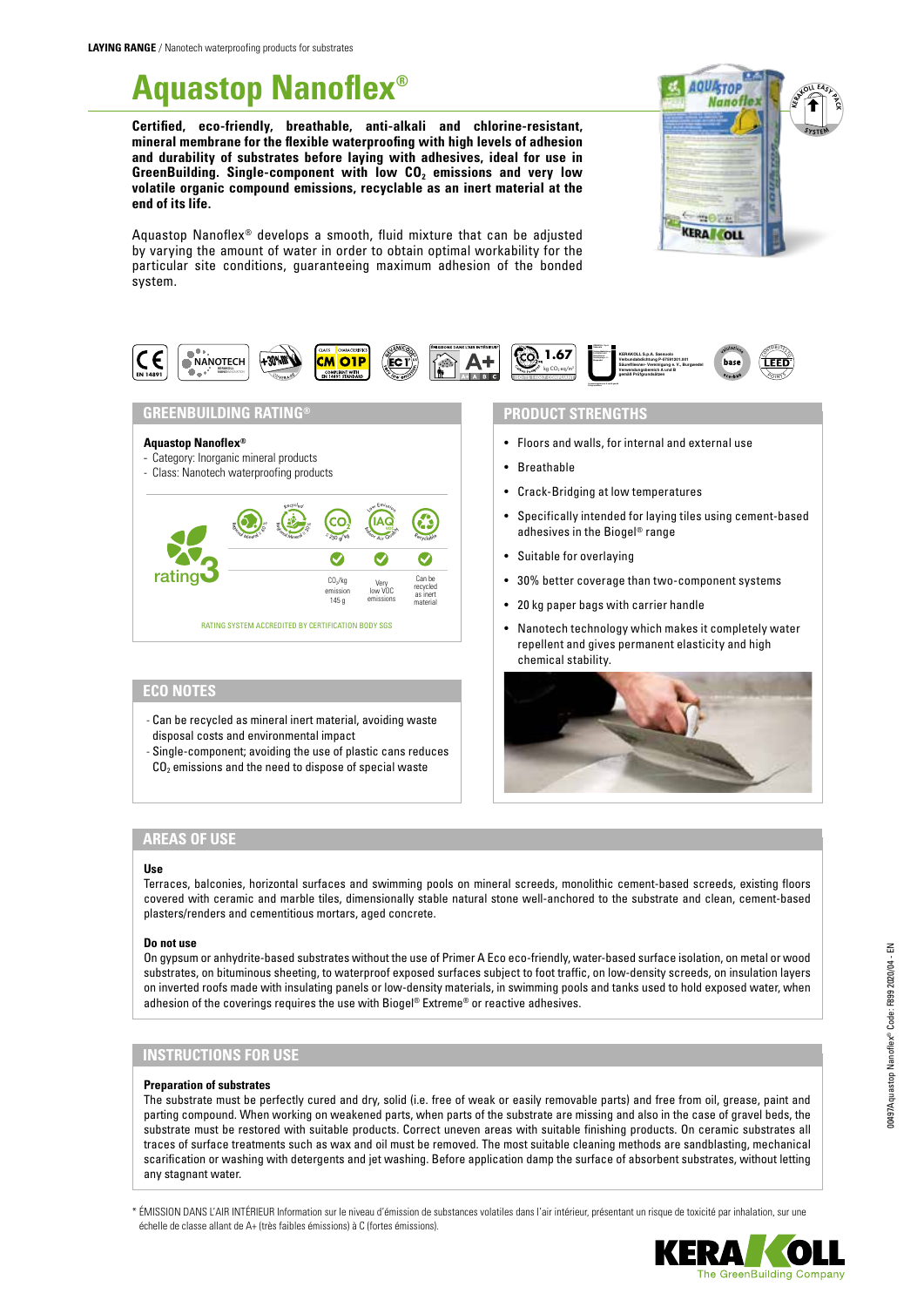## **INSTRUCTIONS FOR USE**

Waterproof the perimeter, expansion and desolidarisation joints in the substrates using Aquastop 120 anchored using Aquastop Nanoflex®; create special pieces for external angles, internal angles and connections to drains and installations by cutting the Aquastop 120 tape.

Waterproof the structural joints with appropriate waterproofing systems.

#### **Preparation**

Prepare Aquastop Nanoflex® in a clean container by pouring in approximately ¾ of the water required. Gradually add Aquastop Nanoflex® to the container, mixing the paste from the bottom upwards with a low-rev (≈ 400/min) agitator. Add more water until the desired consistency is obtained. The mixture must be of smooth consistency and without any lumps. The amount of water to be added, indicated on the packaging, is an approximate guide. It is possible to obtain mixtures with a more or less fluid consistency, depending on the type of application.

#### **Application**

Aquastop Nanoflex® should be applied with a smooth spreader on a previously prepared substrate. Apply the first coat about  $1 - 2$  mm thick, pressing down to ensure maximum adhesion to the substrate. Once hardened and after removing any surface condensation, apply the second coat of Aquastop Nanoflex®. Apply a continuous, even layer about 2-3 mm thick covering the substrate completely. When waterproofing with Aquastop AR1 mesh, submerge the reinforcing mesh fully in the first layer of freshly applied waterproofing product, pressing down with the spreader. The subsequent laying of the covering with Biogel® range inorganic adhesive should be placed at least 24 hours after the last layer has been applied. when working in low temperatures and with high humidity, the waiting time before laying will be longer. If rain falls on the product before it is fully hardened, check it is ready before applying the next coat/covering.

#### **Cleaning**

Residual traces of Aquastop Nanoflex® can be removed from tools with plain water before the product hardens.

# **SPECIAL NOTES**

**Pools, tanks, basements and foundations in cured reinforced concrete:** break the spacer holes mechanically and clean them suitably, then apply Aquastop Nanosil neutral organic silane sealant and level the surface with a suitable finishing product. Waterproof the corners by anchoring Aquastop 120 tape with adhesive from the Biogel® range, creating special pieces for external angles, internal angles and connections to drains and installations by cutting the tape itself. Where there is insufficient space to use Aquastop 120 tape, apply Aquastop Nanosil sealant.

**Surfaces subject to foot traffic:** use Aquastop Traffic to protect untiled surfaces that have been waterproofed using Aquastop Nanoflex®.

## **ABSTRACT**

*Waterproofing for floor-wall joints – Supply and application of alkali-resistant waterproof nitril-butyl tape with high adhesion, such as Aquastop 120 to be fixed with single-component, eco-friendly, breathable, anti-alkali and chlorine-resistant, mineral membrane with GreenBuilding Rating® 3, such as Aquastop Nanoflex® by Kerakoll Spa.*

*Substrate waterproofing – Certified supply and application of flexible, single-component, variable rheology, eco-friendly, breathable, anti-alkali and chlorine-resistant, mineral membrane with high levels of adhesion and durability of substrates before laying ceramic tiles and natural stone with adhesives, GreenBuilding Rating® 3, such as Aquastop Nanoflex® by Kerakoll Spa.*

| Appearance                                                                                                                        | light grey ready-mixed waterproofing product                     |          |
|-----------------------------------------------------------------------------------------------------------------------------------|------------------------------------------------------------------|----------|
| Apparent volumetric mass                                                                                                          | 1 kg/d $m3$                                                      |          |
| Mineralogical nature of inert material                                                                                            | silicate - crystalline carbonate                                 |          |
| Shelf life                                                                                                                        | $\approx$ 12 months in the original packaging in dry environment |          |
| Pack                                                                                                                              | 20 kg bags with handle                                           |          |
| Mixing water                                                                                                                      | $\approx 5 - 6$ $\ell$ / 1 20 kg bag                             |          |
| Viscosity                                                                                                                         | $\approx 60,000$ mPas $\cdot$ sec                                |          |
| Specific weight of the mixture                                                                                                    | $\approx$ 1.5 kg/dm <sup>3</sup>                                 | UNI 7121 |
| Pot life                                                                                                                          | $\geq 1$ hr                                                      |          |
| Temperature range for application                                                                                                 | from +5 $\degree$ C to +35 $\degree$ C                           |          |
| Substrate residual humidity                                                                                                       | $\leq 4\%$                                                       |          |
| Minimum total thickness                                                                                                           | $\geq$ 2 mm                                                      |          |
| Maximum thickness per layer                                                                                                       | $\leq 1.5$ mm                                                    |          |
| Waiting time between 1 <sup>st</sup> and 2 <sup>nd</sup> coat                                                                     | $\geq 6$ hrs                                                     |          |
| Waiting time before laying the covering*                                                                                          | $\geq$ 24 hrs                                                    |          |
| Interval before normal use                                                                                                        | $\approx$ 7 days / $\approx$ 14 days (permanent water)           |          |
| Application temperature range                                                                                                     | from -20 $^{\circ}$ C to +90 $^{\circ}$ C                        |          |
| Coverage                                                                                                                          | $\approx$ 1.15 kg/m <sup>2</sup> per mm of thickness             |          |
| Values taken at +23 °C, 50% R.H. and no ventilation.<br>(*) Thickness and weather conditions may extend these times considerably. |                                                                  |          |

## **TECHNICAL DATA COMPLIANT WITH KERAKOLL QUALITY STANDARD**